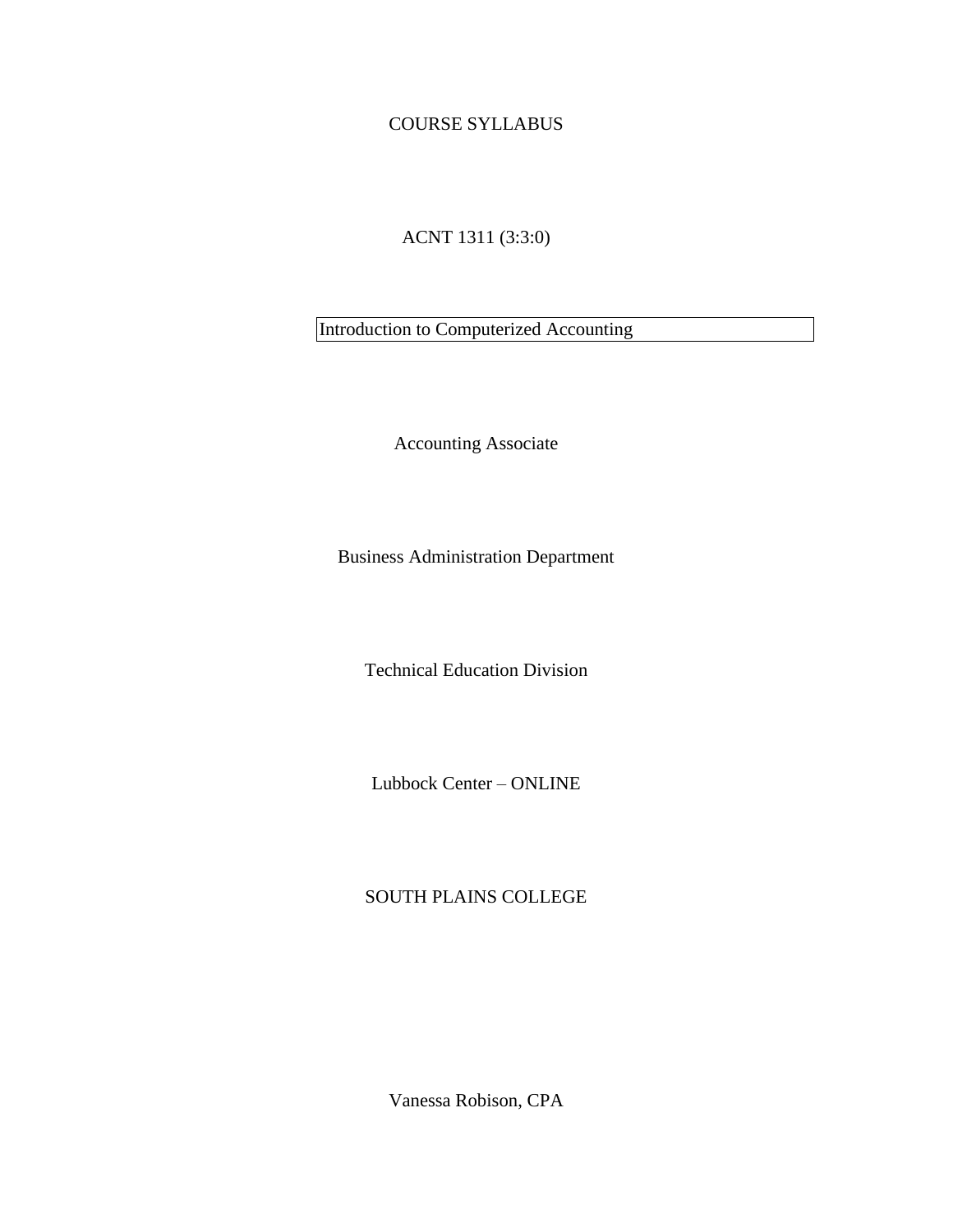#### **SYLLABUS**

## **COURSE TITLE: ACNT 1311 Introduction to Computerized Accounting**

**Note:** The instructor reserves the right to modify the course syllabus and policies, as well as notify students of any changes, at any point during the semester.

**Online Disclaimer: This is to notify you that materials you may be accessing in chat rooms, bulletin boards or unofficial Web pages are not officially sponsored by South Plains College. The United States Constitution rights of free speech apply to all members of our community regardless of the medium used. We disclaim all liability for data, information or opinions expressed in these forums.** 

**INSTRUCTOR:** Vanessa Robison, CPA

**OFFICE:** Room 120 I, Lubbock Center Campus HOURS: Please refer to office hours that are posted in the "Instructor Information" link in Blackboard

**TELEPHONE:** 806-716-4637

**E-MAIL:** vrobison@southplainscollege.edu

**COURSE DESCRIPTION***: Prerequisite: 3 hours of accounting or consent of instructor.* This course is an introduction to utilizing the computer in maintaining accounting records, making management decisions, and processing common business applications with primary emphasis on a general ledger package. YOU MUST REVIEW **BASIC DEBITS AND CREDITS** if it has been a while since your last accounting course.

**COURSE LEARNING OUTCOMES:** The student will utilize an application software to perform accounting tasks; maintain records and prepare and analyze reports for a business entity; complete a comprehensive project that entails the major course competencies and outcomes; and identify and explain the components of general ledger software.

**COURSE STRUCTURE:** This course is an online course, which means that you will access course information and respond to me and/or other students through the use of the Internet. **Blackboard** is used to deliver and manage this course. It is a software package that was written to help manage online courses. There is help available for students at the SPC Online Web site. You can access this site at

[http://www.southplainscollege.edu/online/students/studentguide/index.htm.](http://www.southplainscollege.edu/online/students/studentguide/index.htm) Please take a moment to read over the information at this site before you get started.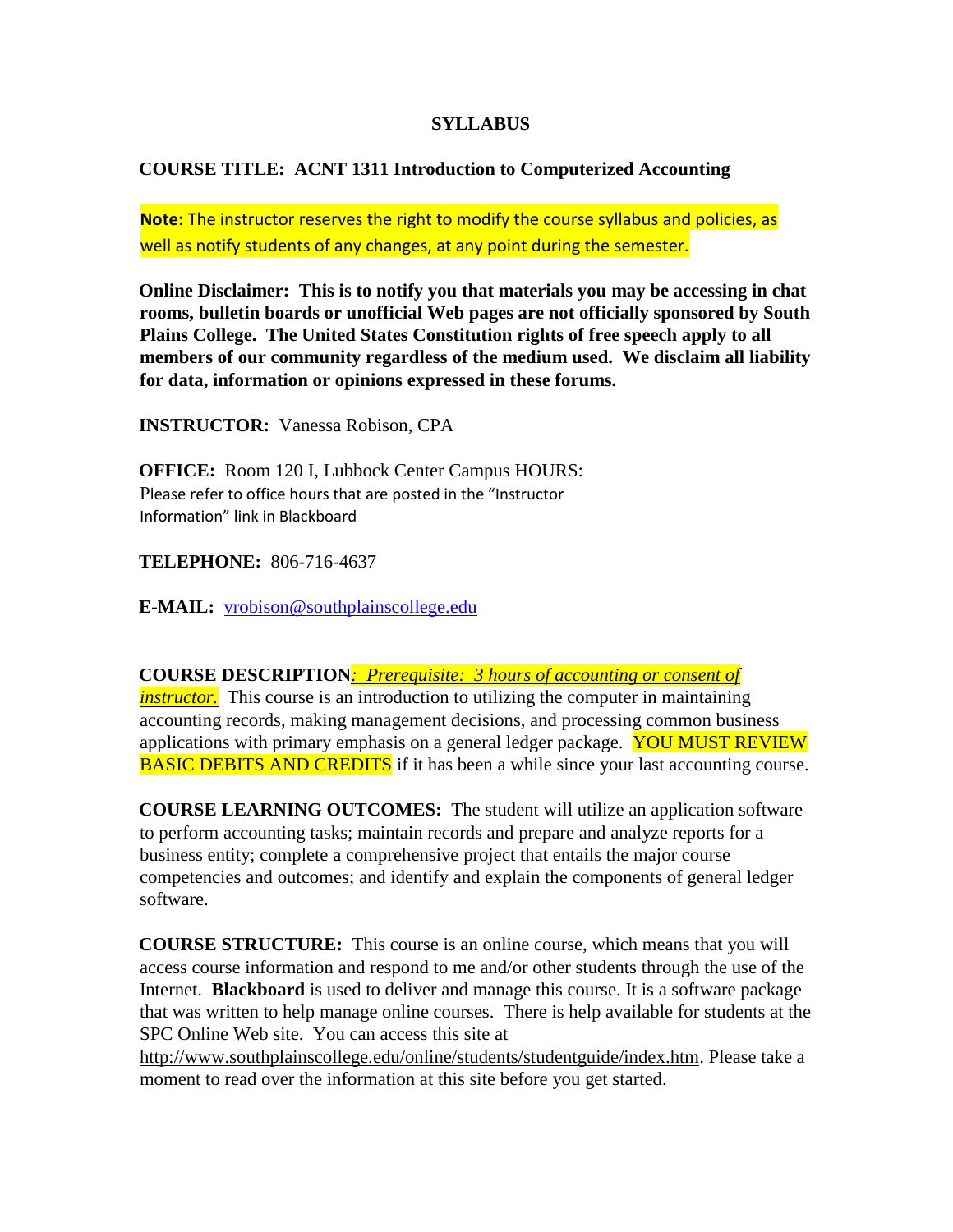## **TEXTBOOKS:** PLEASE READ ALL BLACKBOARD MESSAGES CONCERNING BOOK AND QUICKBOOKS ACCESS!

Publisher

*Using Quickbooks Accountant for Accounting 2018* , Glenn Owen, Cengage

**Author** OWEN

**ISBN** 978-0-357-04208-3

#### **SUPPLIES:**

One Jump/FLASH Drive will be needed for this course –you will be backing up data on this flash drive so that you do not lose your work.

**COMPUTER REQUIREMENTS:** No particular brand of computer is recommended. It is the responsibility of the student to make sure that they have the necessary computer resources, skills, and prerequisite to take this class. Students are not required to purchase their own computer, but must have access to one that meets the requirements given below. There are computer labs available for student use on the Levelland, Lubbock, and Reese Center campuses.

*Hardware:* **The course is a PC-based course***. Please do not try to use a MAC computer system to complete this course AS THIS SOFTWARE WILL NOT WORK ON A MAC!* **Minimum computer hardware and software requirements are on page 1 in the QuickBooks textbook.**

In order to access the course, a Web browser is necessary. You need to use Internet Explorer 5.x or later, or Google Chrome (Chrome or Firefox is recommended over Internet Explorer). To obtain a free copy of this browser, go to the following site:

You will have to enable JavaScript in your browser to be able to utilize all the functionality available in Blackboard. If you are not sure how to enable JavaScript, please go the SPC Online Web site at <http://www.southplainscollege.edu/online/students/studentguide/index.htm>

*Internet Access:* The computer you are using must be able to connect to the Internet and allow you to browse the World Wide Web. E-mail access is required to communicate with your instructor. To test for the ability to browse the Web, a computer must be able to visit these four sites:

[http://www.southplainscollege.edu](http://www.southplainscollege.edu/) <http://spc.blackboard.com/webct/entryPageIns.dowebct> [http://oe.quickbooks.com](http://oe.quickbooks.com/)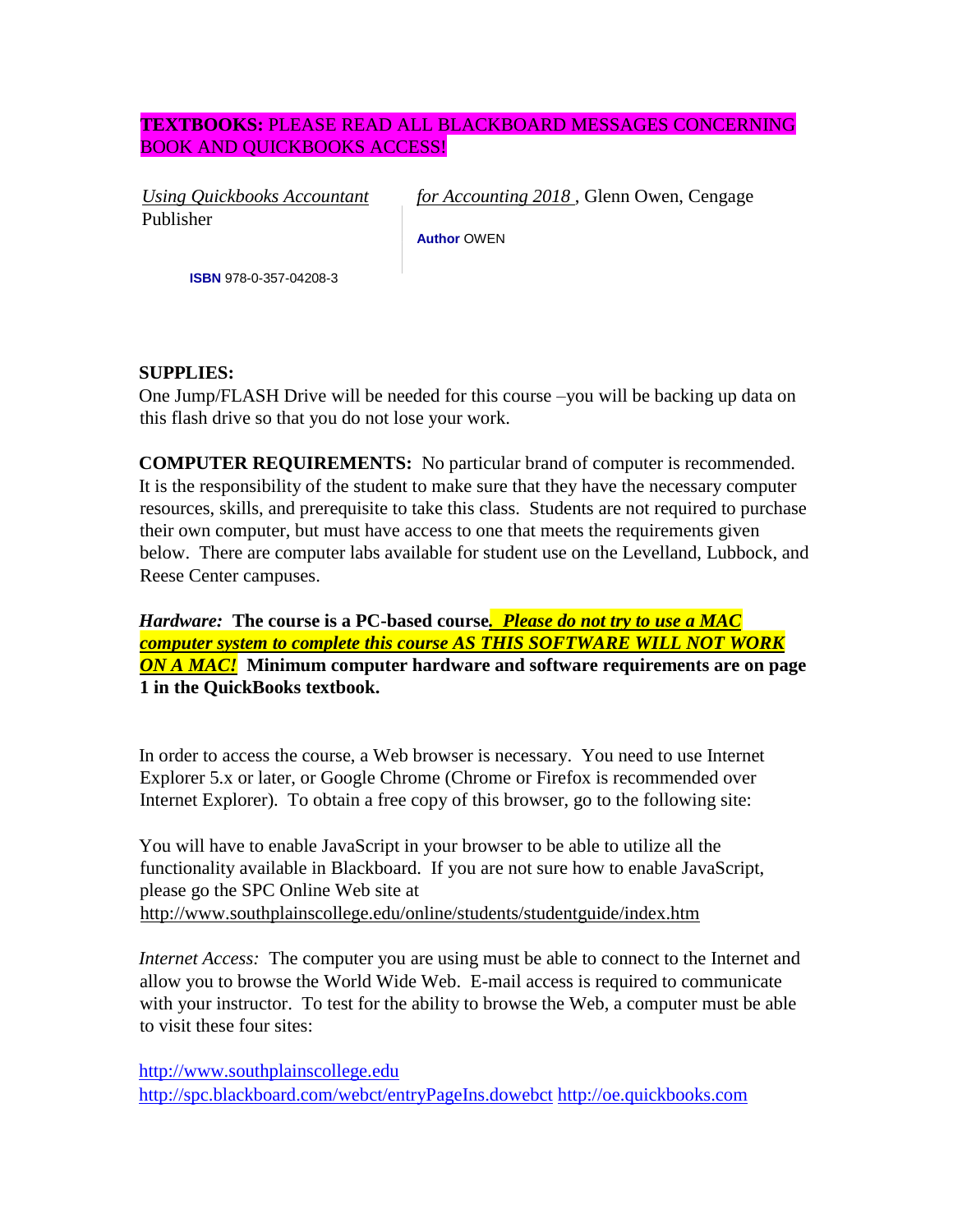<http://www.mhhe.com/yachtessentials4e>

Please test your computer to make sure that you can access all of these sites.

*Anti-virus Software:* Please make sure that your computer has an up-to-date anti-virus software program installed.

#### **SPECIFIC COURSE INFORMATION AND REQUIREMENTS:**

**Attendance Policy**: Even though this is an online class, students still have to access the course on a regular basis. The Blackboard software used to manage this online course tracks student logins, tracking when and where the student has been in the course. Accessing this course on a regular basis is extremely important in order to meet the objectives of this course. You will feel more at ease with the materials if you stay in touch with what is going on. *Minimum log in for the course is at least two days per week.*

**Withdrawal Policy:** If for any reason the student is unable to complete the course requirements, it is *the student's responsibility to initiate their own withdrawal* by the last drop date for the semester. The INSTRUCTOR IS NOT RESPONSIBLE FOR DROPPING FROM THE COURSE!!

**Grading Policy:** Your grade for this course will be based on the following points (subject to change):

| <b>Chapter Assignment Submissions</b>       | 75% |
|---------------------------------------------|-----|
| <b>Final Exam (Quickbooks Certification</b> | 15% |
| Test)                                       |     |
| <b>Quickbooks Certification Exam</b>        | 10% |

Grading Scale: A=90-100; B=80-89; C=70-79; D=60-69; F=below 60

**Note:** A detailed Semester Schedule with assignments and due dates will be posted in the course on Blackboard as they become available. Please watch for announcements on due dates!

**Open Computer Labs:** There is an Open Computer Lab located on the Levelland campus in the new Technology Center. It is available to all students Monday – Thursday from 8:00 a.m.  $-8:00$  p.m. and Friday from 8:00 a.m.  $-12:00$  p.m. Students wanting to use the computers at the Reese Center or the Lubbock Center will have to check with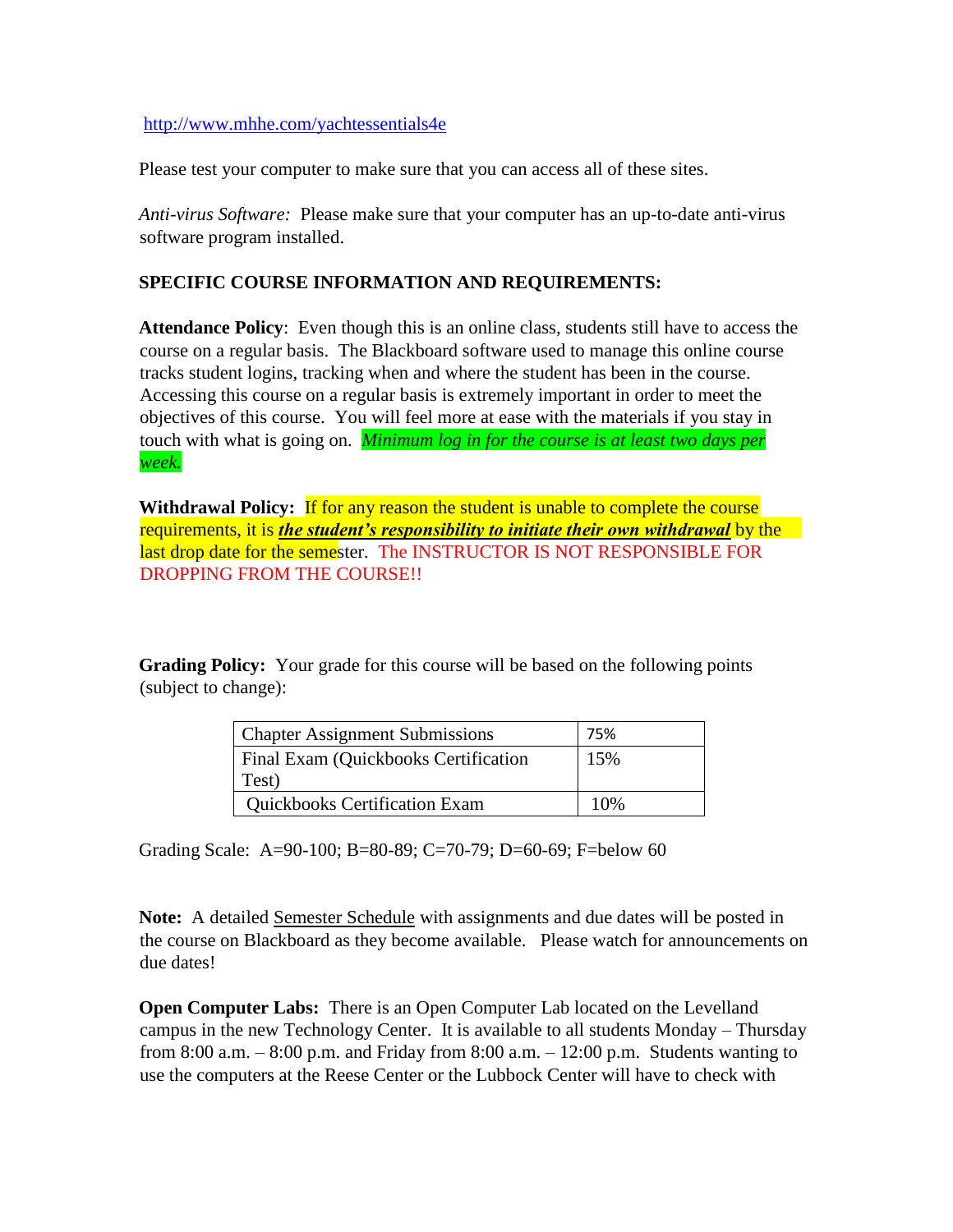those campuses to determine their policy for open labs. You will not be allowed to download software to the computers in the lab!

**Technical Problems/Support:** If you are having computer problems, please resolve asap. Please remember that it is your responsibility to have a backup plan if your computer goes down. **Do not wait until it is a crisis situation. Do not wait until the last minute to turn assignments in, or you may have problems!** If you lose your assignments due to a bad flash drive, computer crash, or any other situation, there is nothing I can do about it. You need to make backup copies and have a backup plan in place. I am your source for help with academic and content related questions....I am unable to help you with your computer or any hardware issues you have!

## **OTHER POLICIES:**

**SCANS Competencies and Foundation Skills:** The Secretary's Commission on Achieving Necessary Skills (SCANS) was appointed by the Secretary of Labor to determine the skills that young people need to succeed in the world of work. The purpose is to encourage a high-performance economy characterized by high-skill, highwage employment. Introduction to Accounting Computerized Accounting includes the following SCANS competencies: C-1,2,3,4,5,6,7,8,9,10,11,14,15,16,17,18,19,20; F-1,3,4,5,7, 9,10,11,12,13; (Note: A complete list of SCANS Competencies and Foundation Skills may be obtained from the instructor.)

**Academic Integrity:** It is the aim of the faculty of South Plains College to foster a spirit of complete honesty and a high standard of integrity. The attempt of any student to present as his or her own any work which he or she has not honestly performed is regarded by the faculty and administration as a most serious offense and renders the offender liable to serious consequences, possibly suspension. Students should refer to the SPC General Catalog policy regarding consequences for cheating and plagiarism.

**Student Conduct:** Rules and regulations relating to the students at South Plains College are made with the view of protecting the best interests of the individual, the general welfare of the entire student body and the educational objectives of the college. A high standard of conduct is expected of all students. Students should refer to the SPC General Catalog policy regarding student conduct.

#### **ACCOMMODATIONS:**

#### **Accommodations:**

Students with disabilities, including but not limited to physical, psychiatric, or learning disabilities, who wish to request accommodations in this class should notify the Disability Services Office early in the semester so that the appropriate arrangements may be made. In accordance with federal law, a student requesting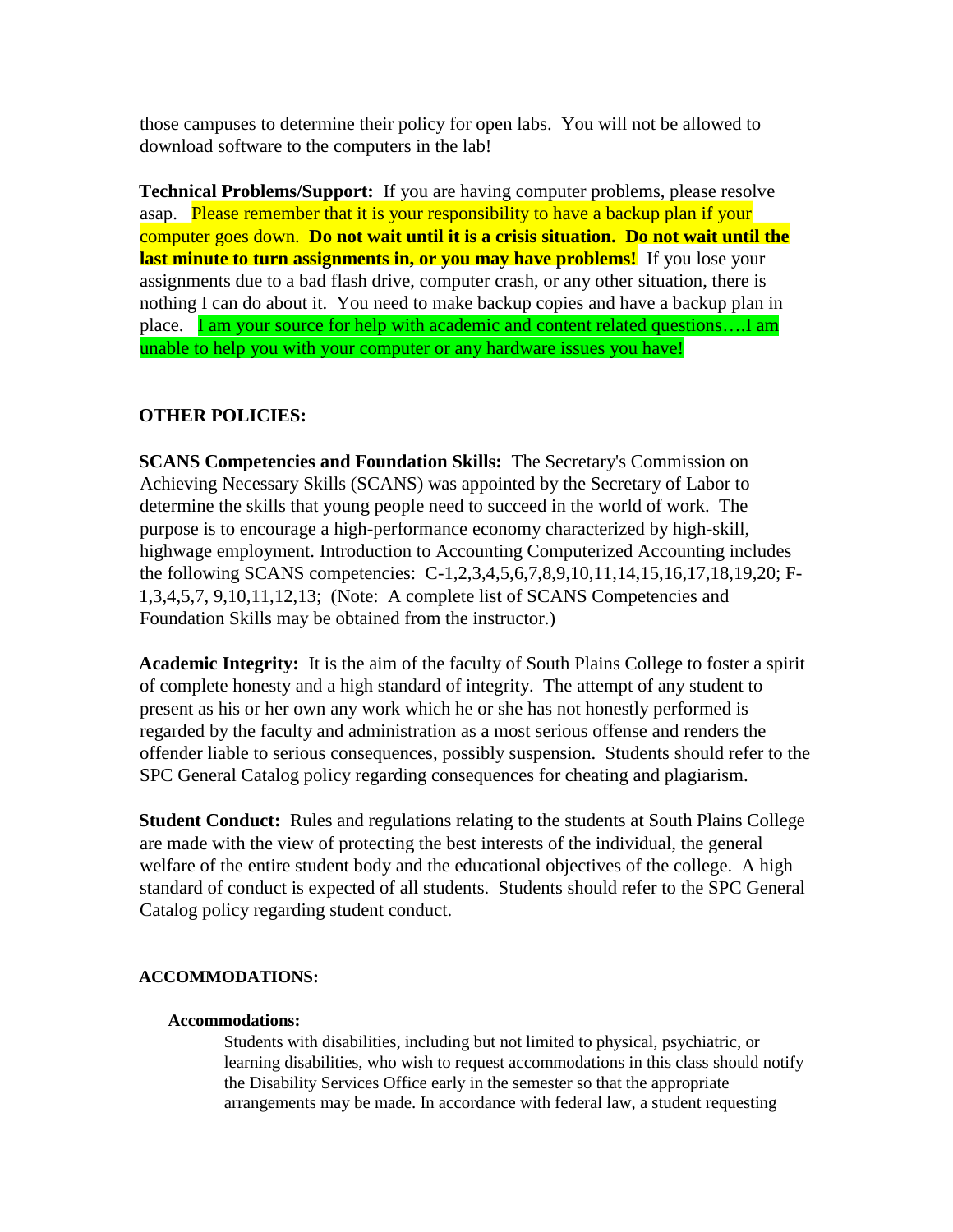accommodations must provide acceptable documentation of his/her disability to the Disability Services Office. For more information, call or visit the Disability Services Office at Levelland Student Health & Wellness Center 806-716-2577, Reese Center (also covers the Lubbock Center) Building 8: 806-716-4675, Plainview Center Main Office: 806-716-4302 or 806-296-9611, or the Health and Wellness main number at 806-716-2529.

#### **Diversity Statement**

In this class, the teacher will establish and support an environment that values and nurtures individual and group differences and encourages engagement and interaction. Understanding and respecting multiple experiences and perspectives will serve to challenge and stimulate all of us to learn about others, about the larger world and about ourselves. By promoting diversity and intellectual exchange, we will not only mirror society as it is, but also model society as it should and can be.

#### **Disabilities Statement**

Students with disabilities, including but not limited to physical, psychiatric, or learning disabilities, who wish to request accommodations in this class should notify the Disability Services Office early in the semester so that the appropriate arrangements may be made. In accordance with federal law, a student requesting accommodations must provide acceptable documentation of his/her disability to the Disability Services Office. For more information, call or visit the Disability Services Office at Levelland (Student Health & Wellness Office) 806-716-2577, Reese Center (Building 8) 806-716-4675, or Plainview Center (Main Office) 806-716-4302 or 806-296-9611.

#### **Non-Discrimination Statement**

South Plains College does not discriminate on the basis of race, color, national origin, sex, disability or age in its programs and activities. The following person has been designated to handle inquiries regarding the non-discrimination policies: Vice President for Student Affairs, South Plains College, 1401 College Avenue, Box 5, Levelland, TX 79336. Phone number 806-716-2360.

## **Title IX Pregnancy Accommodations Statement**

If you are pregnant, or have given birth within six months, Under Title IX you have a right to reasonable accommodations to help continue your education. To activate accommodations you must submit a Title IX pregnancy accommodations request, along with specific medical documentation, to the Director of Health and Wellness. Once approved, notification will be sent to the student and instructors. It is the student's responsibility to work with the instructor to arrange accommodations. Contact Chris Straface, Director of Health and Wellness at 806-716-2362 or email cstraface@southplainscollege.edu for assistance.

**Campus Concealed Carry**: Texas Senate Bill - 11 (Government Code 411.2031, et al.) authorizes the carrying of a concealed handgun in South Plains College buildings only by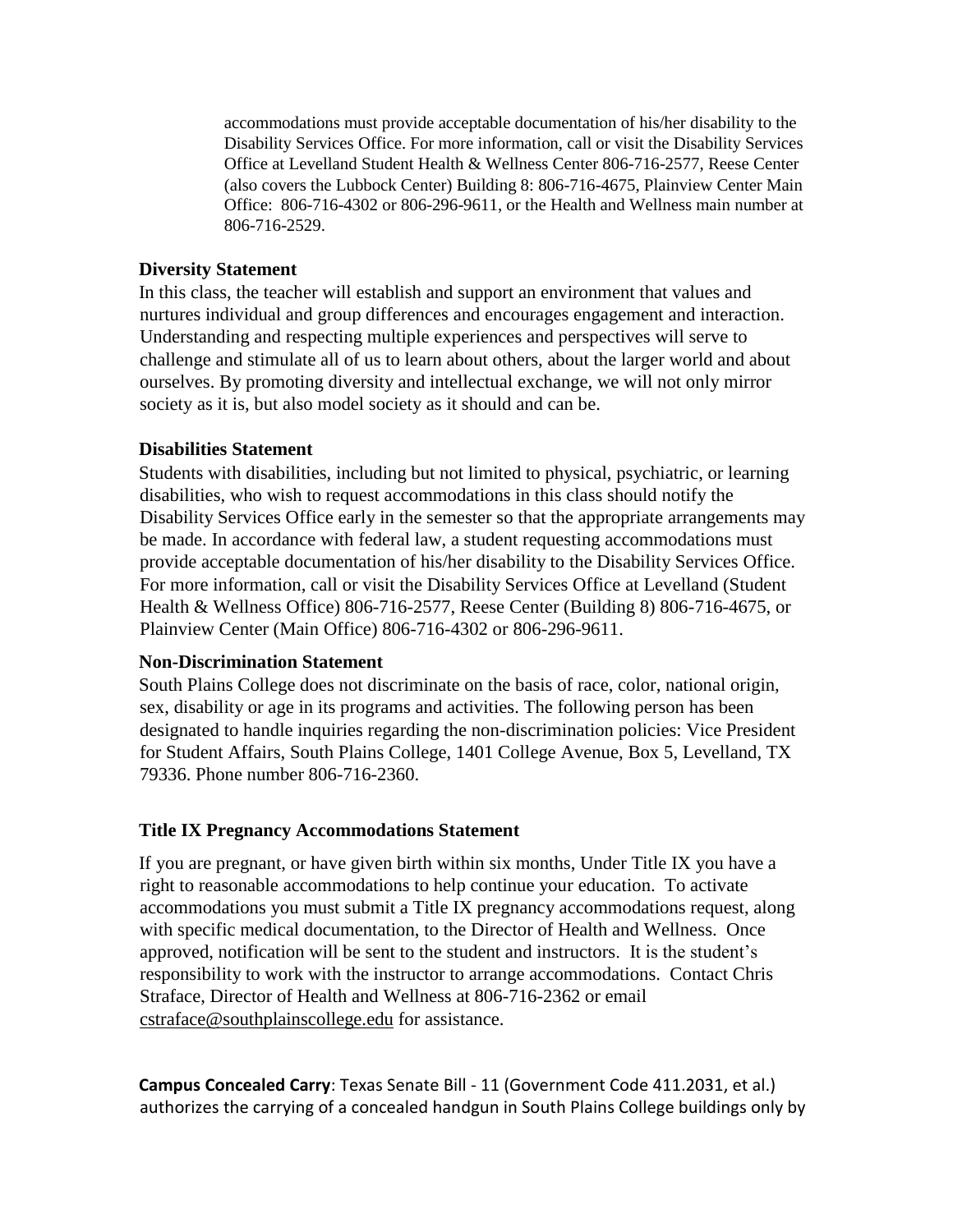persons who have been issued and are in possession of a Texas License to Carry a Handgun. Qualified law enforcement officers or those who are otherwise authorized to carry a concealed handgun in the State of Texas are also permitted to do so. Pursuant to Penal Code (PC) 46.035 and South Plains College policy, license holders may not carry a concealed handgun in restricted locations. For a list of locations and Frequently Asked Questions, please refer to the Campus Carry page at[:](http://www.southplainscollege.edu/campuscarry.php)

<http://www.southplainscollege.edu/campuscarry.php>

Pursuant to PC 46.035, the open carrying of handguns is prohibited on all South Plains College campuses. Report violations to the College Police Department at 806-716-2396 or 9-1-1.

\*\*\*\*\*\*\*\*\*\*\*\*\*\*\*\*\*\*\*\*\*\*\*\*\*\*\*\*\*\*\*\*\*\*\*\*\*\*\*\*\*\*\*\*\*\*\*\*\*\*\*\*\*\*\*\*\*\*\*\*\*\*\*\*\*\*\*\*\*\*\*\*\*\*\*\*\*\*

If you are experiencing any of the following symptoms please do not attend class and either seek medical attention or get tested for COVID-19.

- · Cough, shortness of breath, difficulty breathing
- · Fever or chills
- · Muscles or body aches
- · Vomiting or diarrhea
- · New loss of taste and smell

Please also notify DeEtte Edens, BSN, RN, Associate Director of Health & Wellness, at dedens@southplainscollege.edu or 806-716-2376.

#### **Course Learning Outcomes**

- 1. Develop the skills necessary to do general ledger computer accounting for service, merchandising, nonprofit, and manufacturing businesses.
- 2. Complete exercises using accounts payable, accounts receivable, invoicing, payroll, inventory, and job cost systems.
- 3. Complete the computer accounting cycle using QuickBooks's software.
- 4. Complete exercises to customize forms, online resources, and export data to a word processing program and Microsoft Excel.
- 5. Prepare financial statements and complete financial statement analysis.
- 6. Complete computer accounting projects that require designing service and merchandising businesses.